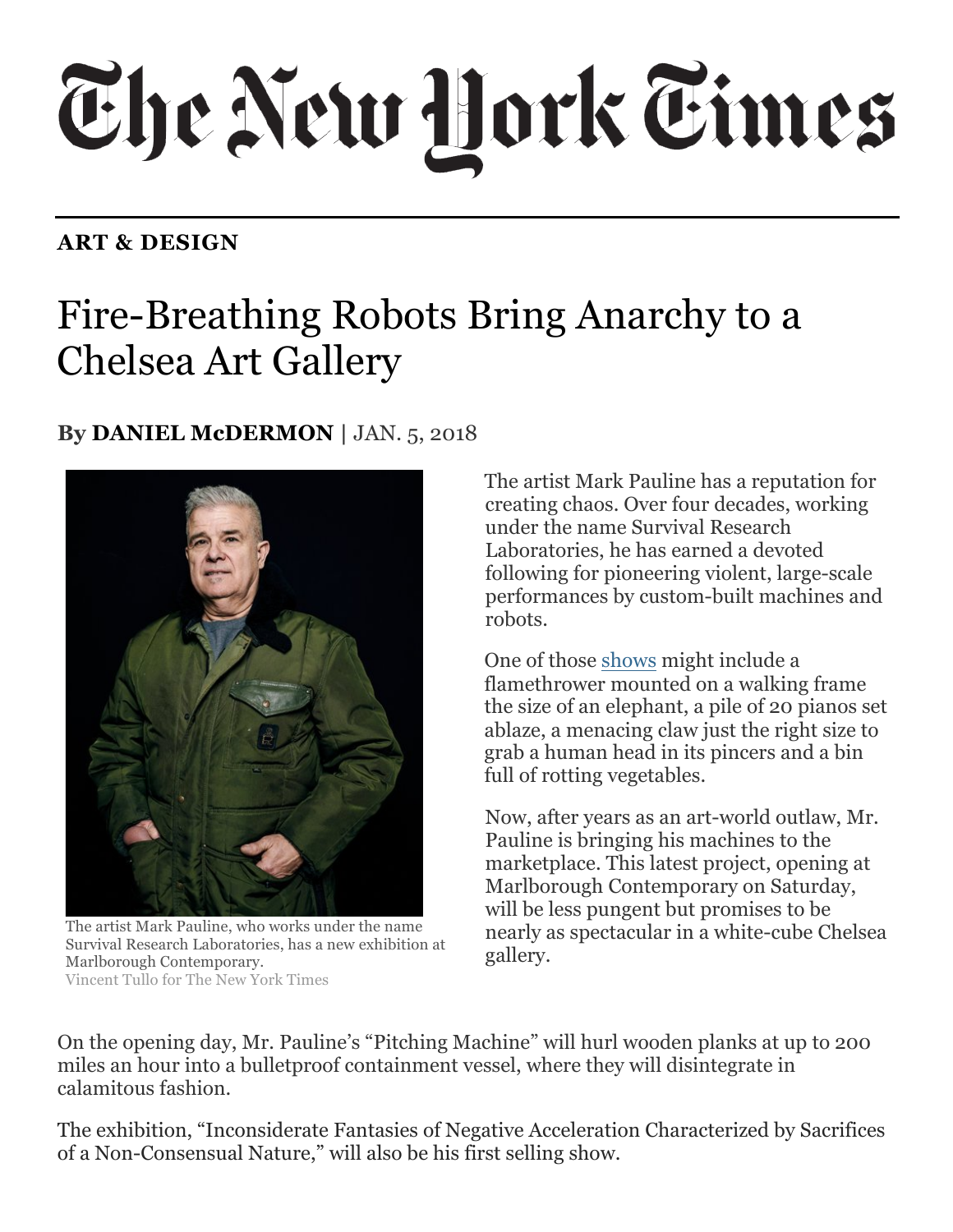"People have told me that they would be a big art-world phenomenon," Mr. Pauline said, referring to his creations. "But people have been telling me that since 1979."



A detail of "Rotary Jaw With Squirrel Eyes." CreditVincent Tullo for The New York Times

 That was the year he began his idiosyncratic career as a maker of heavy equipment for manufacturing mayhem and a choreographer of bizarre, occasionally unauthorized performances. Animal remains were sometimes incorporated. Explosions, intentional and otherwise, were not uncommon.

The authorities were frequently involved. On YouTube, you can watch videoof Mr. Pauline being confronted by a fire marshal after a 1992 performance before a groundbreaking at the San Francisco Museum of Modern Art.

 Despite the conflict, his safety record is largely intact, with one notable exception: A 1982 explosion in his shop badly wounded Mr. Pauline, taking most of the fingers from his right hand.

 An enterprise that began in solitude has grown, and Mr. Pauline has come to work with a number of assistants, largely volunteers.

 factories and corporate labs, have traveled with Mr. Pauline around the world. In 1999, he set up an internet connection to allow users in California to control a machine in Tokyo. And The creations, mostly built with castoff and recycled materials scavenged from Bay Area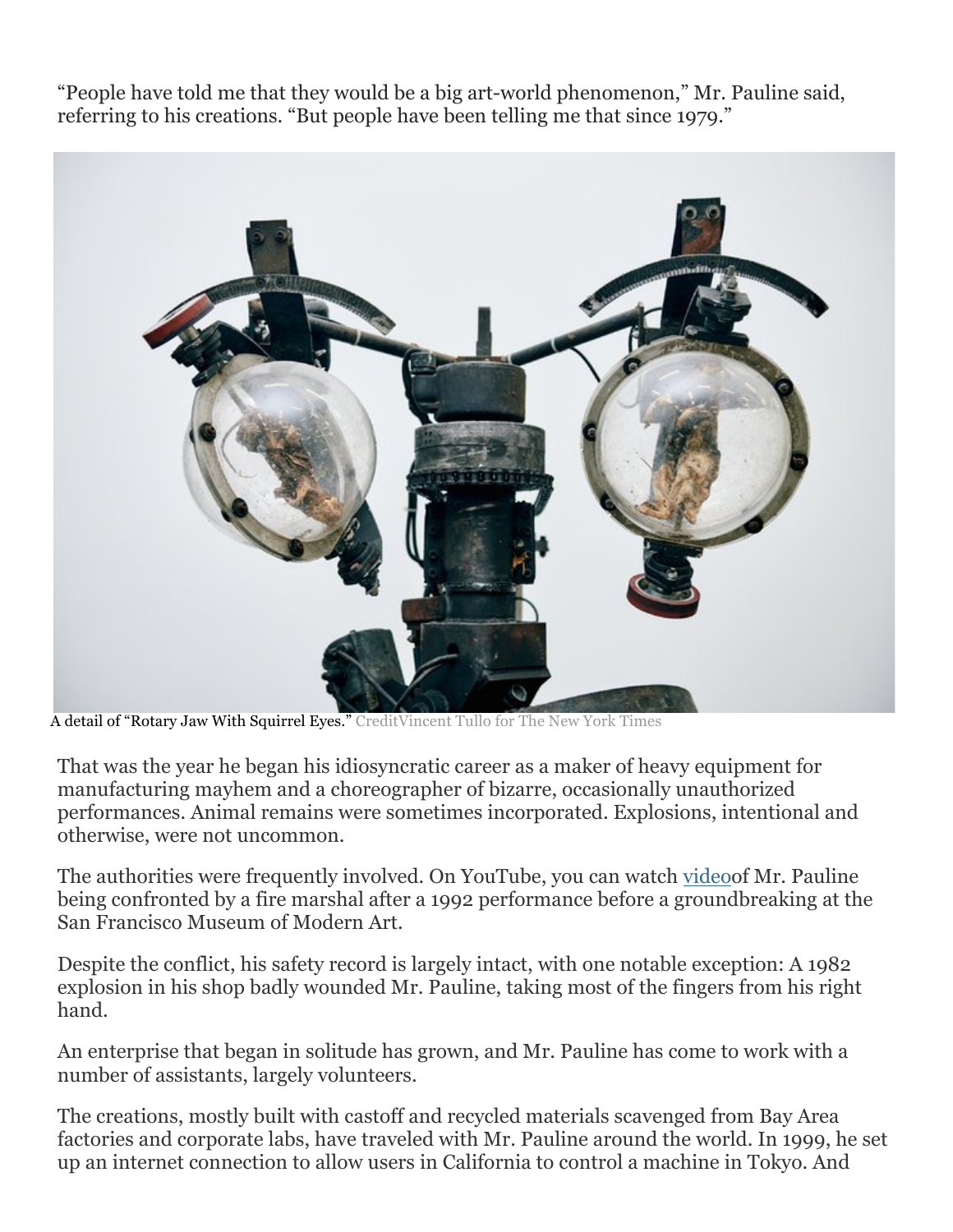despite the occasionally medieval appearance of his works, he has continually updated them Big Walker," was created in 1986. Another, "Track Robot," was first built in 1998 and has recently been updated to be controlled via a 3-D Oculus Rift headset. to remain at the leading edge of technology. One machine at the Marlborough gallery, "The

For the gallery director Pascal Spengemann, who organized the show, the <u>exhibition</u> offers a chance to connect Mr. Pauline to an art-world audience that may not be familiar with his work, and to look at his machines as sculptural objects on their own.

 when you extract one?" "They have this kind of operatic presentation," Mr. Spengemann said, "but what does it mean



 The "Pitching Machine," which hurls wooden planks at up to 200 miles an hour, is powered by the engine from a Cadillac Eldorado. CreditVincent Tullo for The New York Times

 The gallery declined to share information about pricing for the works. When asked, Mr. Spengemann said, "Putting a price on artworks is always kind of both easy and hard." He added, "Mark has spent literally decades working on some of these things."

 Even amid the counterculture scene of '70s and '80s San Francisco, Survival Research Laboratories stood out for its steadfast resistance to commercialization.

 "Everything about S.R.L. resisted success," said Adam Savage, the former "Mythbusters" host, who recalled seeing the work in the early 1990s in San Francisco. "They wouldn't charge enough, and Mark would always have to spend a couple of days in jail after every show."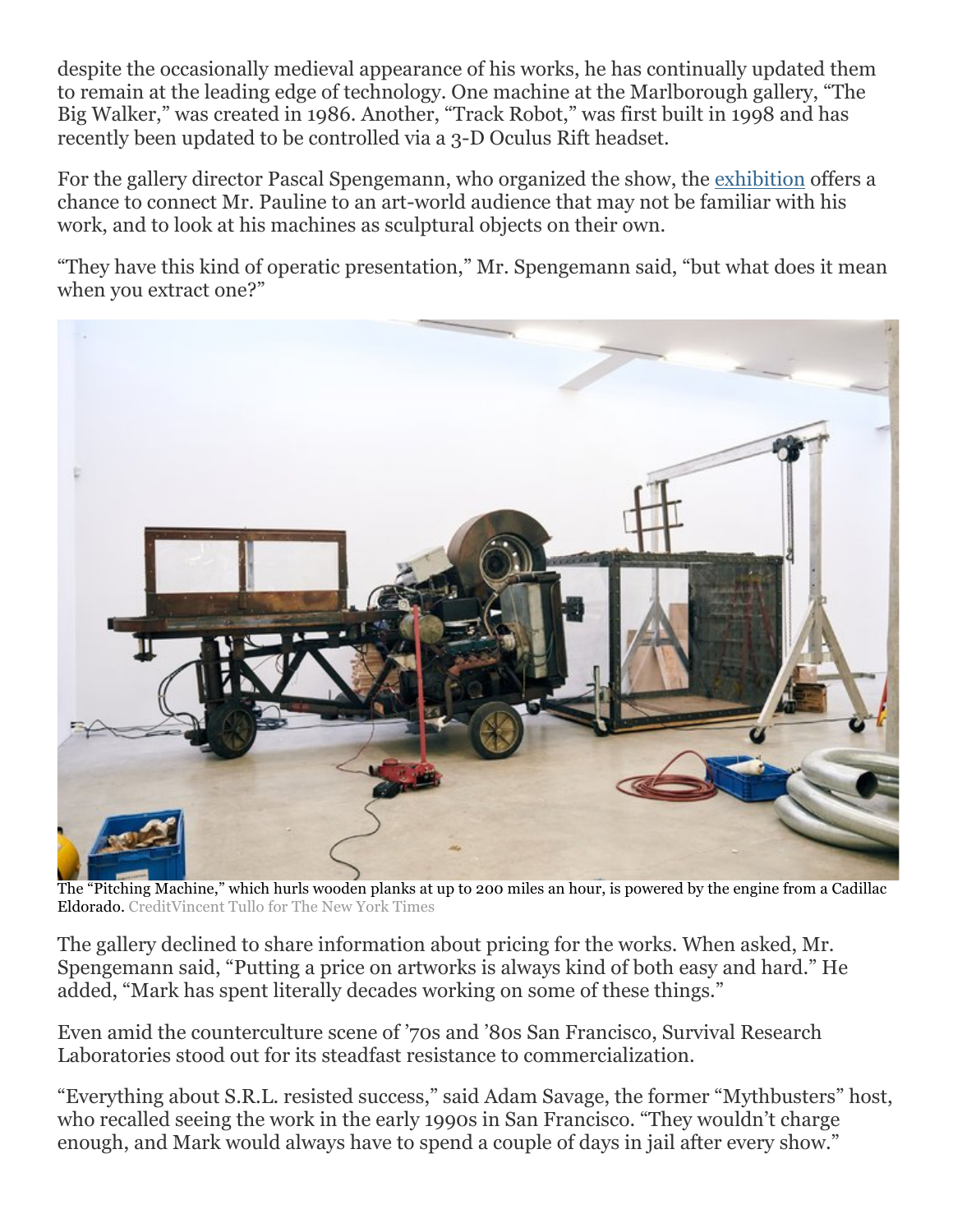Mr. Savage also recalled a sense of danger. "Whenever you went to one of their shows," he said, "you knew you were going to fear for your life at some point."

The anti-commercial stance owes a lot to Mr. Pauline's early experience as a military contractor, building 40-ton mechanical targets for Air Force pilots to practice on. That was in 1972, as the Vietnam War raged, and it entrenched in him a permanent resistance to the corporate world.

 "I just want to be in my own hermetic world where there's no commerce, there's no killing," Mr. Pauline said. "There's just goofing around."

 Accompanied by Sensations of Pleasurable Excitement." They also resist a simple political The Survival Research Laboratories performances generally come with unwieldy, gonzo titles, like "A Calculated Forecast of Doom: Sickening Episodes of Widespread Devastation interpretation, although they are resolutely hostile to corporate culture and straightforward narrative. Blasts of cacophonous polka music have been a recurring motif.

Mr. Pauline evades questions about what his work might mean.

"I always try to come from the point of view that I'm living in a Stalinist empire," he said, "and that everything you do has to be kind of carefully shaded so on one really knows exactly what it is."



 Detail of "Running Machine," a Survival Research Laboratories creation first built in 1992.CreditVincent Tullo for The New York Times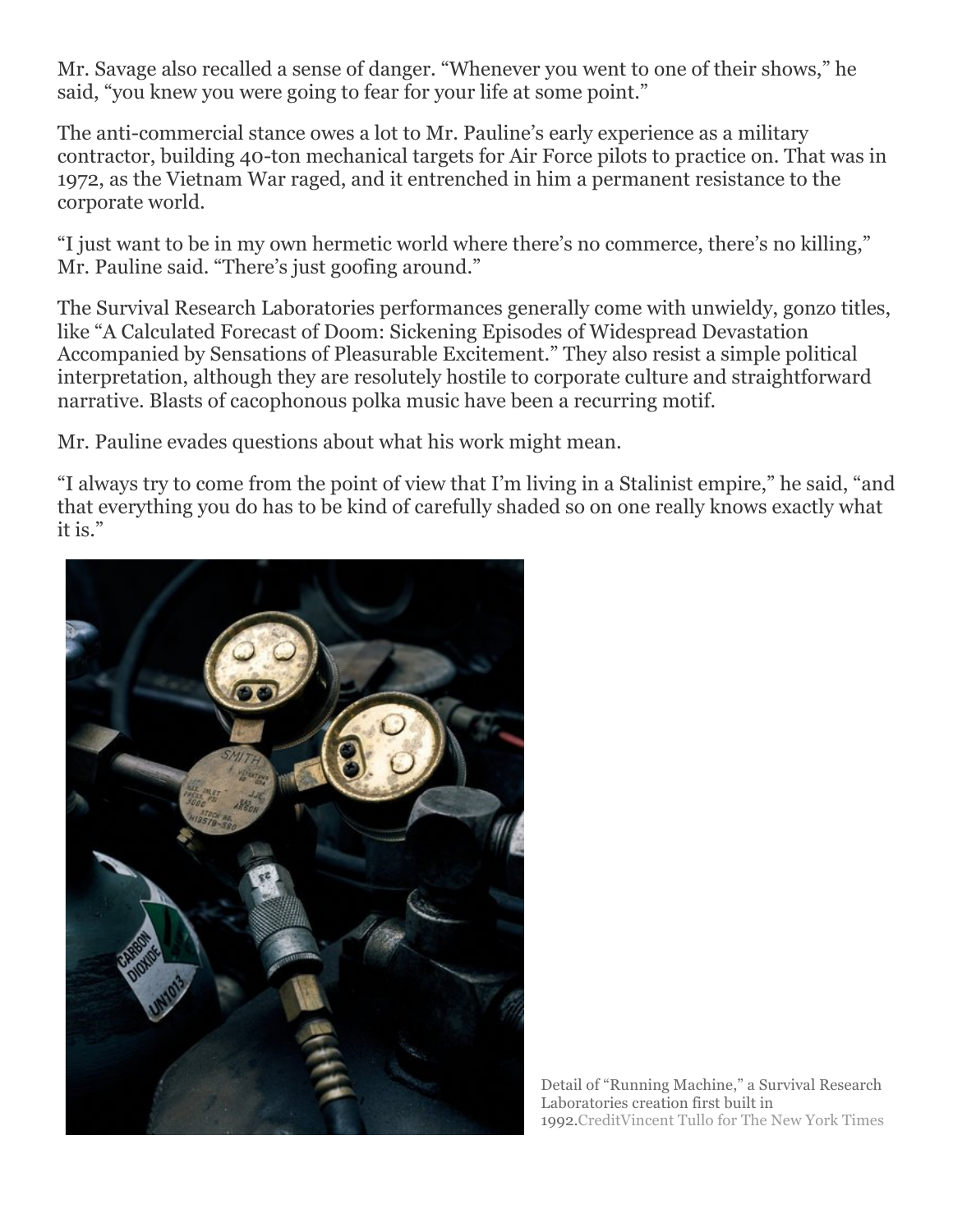Having his work in a mainstream commercial gallery represents a new chapter for Mr. Pauline, said Amy Critchett, his wife, who works as an artistic producer for the light sculptor Leo Villareal, creator of the Bay Lights installation on the San Francisco-Oakland Bay Bridge.

In a conversation with Mr. Villareal, a revelation hit home for her. "Wait a minute," she recalled saying. "You make money as an artist?"

 After decades of Mr. Pauline's operating independently and funding his own work, she said, it was time to consider another approach, like the Marlborough Contemporary show.

 machines to help out." "We have a kid to send to college at some point," Ms. Critchett said. "It's time for those



Mr. Pauline with "Running Machine" in 1992. CreditCourtesy of the artist

 Despite his yearslong connection to these works, Mr. Pauline showed no trace of sentimentality about selling them.

"I've got millions and millions of robots stored in my head," he said, adding, "I just use them as needed."

At the suggestion that the collisions and explosions in his work are themselves a bit scary and violent, Mr. Pauline demurred.